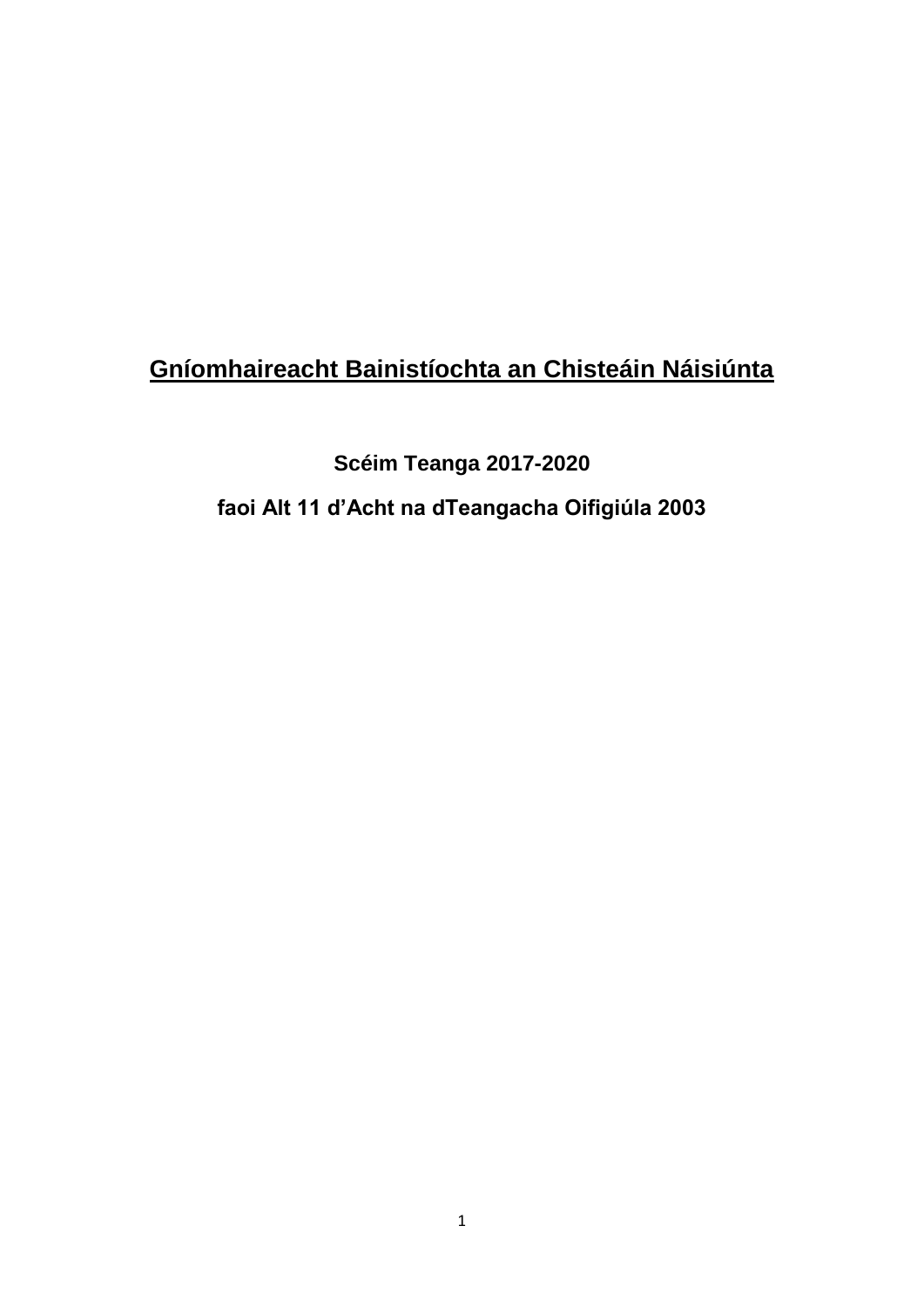## **Clár an Ábhair**

| 1. | Réamhrá                                                                        | 3              |
|----|--------------------------------------------------------------------------------|----------------|
|    | 1.1 Ullmhú na Scéime                                                           | 3              |
|    | 1.2 Cuspóirí na Scéime                                                         | 3              |
|    | 1.3 Tosach Feidhme na Scéime                                                   | 3              |
|    | 2. Léargas Ginearálta ar GBCN                                                  | 4              |
|    | 2.1 Misean agus Spriocanna                                                     | 4              |
|    | 2.2 Céard a Dhéanaimid?                                                        | $\overline{4}$ |
|    | 2.3 Struchtúr Eagraíochta Ghníomhaireacht Bainistíochta an Chisteáin Náisiúnta | 6              |
|    | 2.4 Ár bPáirtithe Leasmhara                                                    | 6              |
| 3. | Ullmhú na Scéime                                                               | $\overline{7}$ |
|    | 3.1 Meitheal                                                                   | $\overline{7}$ |
|    | 3.2 Suirbhé ar an bhFoireann                                                   | $\overline{7}$ |
|    | 3.3 Comhairliúchán                                                             | $\overline{7}$ |
|    | 4. Seirbhísí le Soláthar i nGaeilge, i mBéarla nó i nGaeilge agus Béarla       | 8              |
|    | 4.1 Seirbhísí a sholáthraítear i nGaeilge cheana féin                          | 8              |
|    | 4.2 Seirbhísí atá ar fáil i mBéarla amháin                                     | 9              |
|    | 4.3 Feabhsú Seirbhísí atá le soláthar go dátheangach faoi Scéim GBCN           | 9              |
|    | 4.3.1 An Chéad Phointe Teagmhála                                               | 9              |
|    | 4.3.2 Doiciméid agus Foilseacháin                                              | 10             |
|    | 4.3.3 Cumarsáid Inmheánach                                                     | 10             |
|    | 4.3.4 Suíomhanna Gréasáin                                                      | 10             |
|    | 4.3.5 Ríomhphost                                                               | 11             |
|    | 4.4 Logainmneacha Oifigiúla Limistéar Gaeltachta                               | 11             |
|    | 4.5 Cumas Teanga a Fheabhsú                                                    | 11             |
|    | 5. Monatóireacht agus Athbhreithniú ar an Scéim                                | 12             |
|    | Coóim a Dhoibliú                                                               |                |

6. An Scéim a Phoibliú 12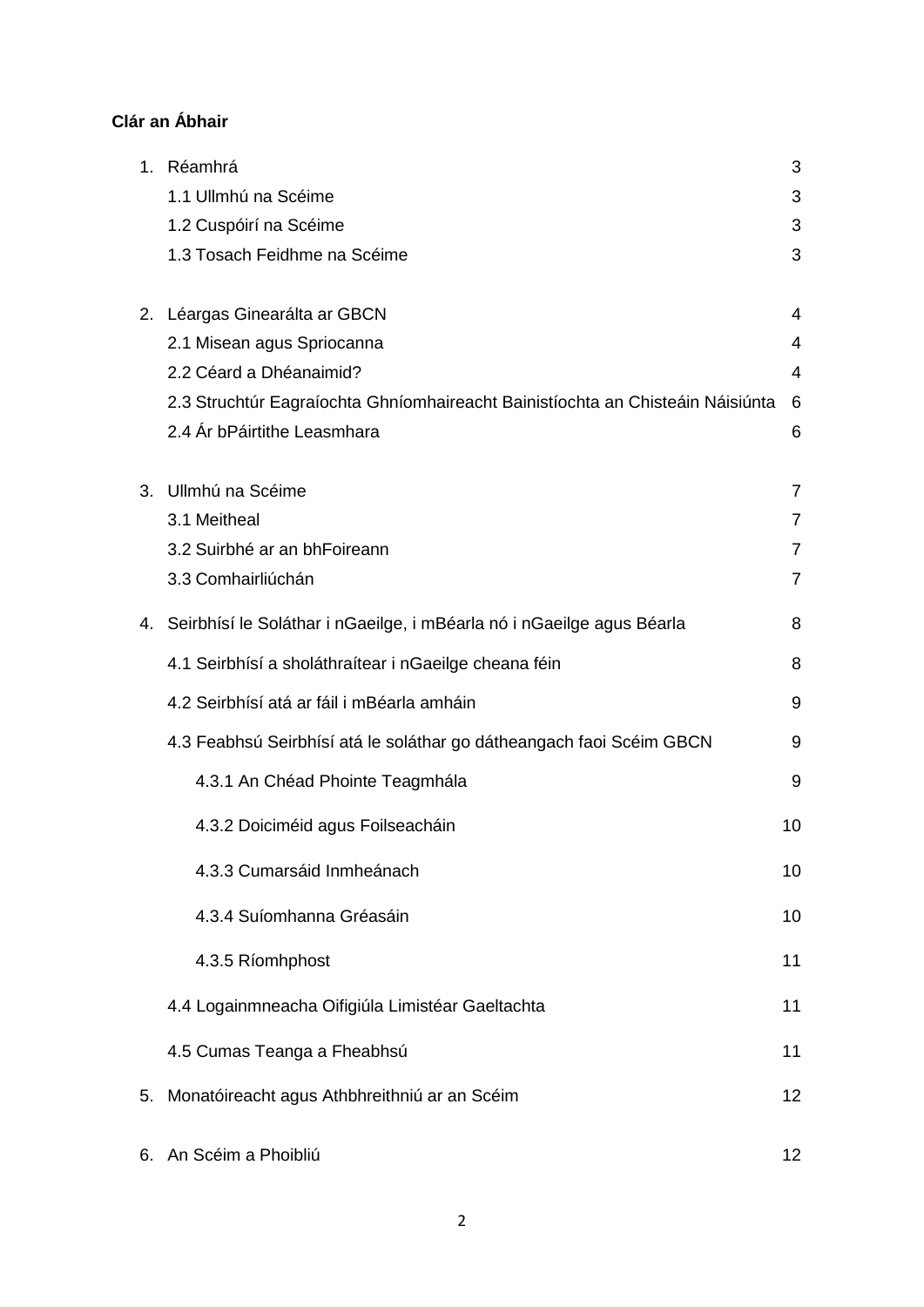## **1. Réamhrá**

Is í seo an Chéad Scéim Teanga (Scéim) arna hullmhú ag Gníomhaireacht Bainistíochta an Chisteáin Náisiúnta ("GBCN") faoi Alt 11 d"Acht na dTeangacha Oifigiúla 2003 ("an tAcht"). Foráiltear le hAlt 11 den Acht go n-ullmhódh comhlachtaí poiblí scéim teanga ina gcuirtear síos ar na seirbhísí a bheartaíonn an comhlacht poiblí a sholáthar:

- trí mheán na Gaeilge amháin
- trí mheán an Bhéarla amháin
- trí mheán na Gaeilge agus an Bhéarla araon

agus na bearta atá le glacadh chun a chinntiú go ndéanfar aon seirbhísí nach soláthraíonn GBCN trí mheán na Gaeilge faoi láthair a sholáthar taobh istigh de thréimhse chomhaontaithe.

## **1.1 Ullmhú na Scéime**

D"iarr an tAire Ealaíon, Oidhreachta, Gnóthaí Réigiúnacha, Tuaithe agus Gaeltachta ar GBCN dréacht-Scéim a ullmhú faoi Alt 11 den Acht agus í a chur faoi bhráid oifig an Aire ar an 18 Samhain 2016 nó roimhe sin.

Ullmhaíodh an Scéim seo de réir Treoirlínte a d"eisigh an Roinn Ealaíon, Oidhreachta, Gnóthaí Réigiúnacha, Tuaithe agus Gaeltachta.

## **1.2 Cuspóirí na Scéime**

Is é aidhm na Scéime úsáid na Gaeilge a fhorbairt ar fud GBCN agus, nuair is gá, ina réimsí cumarsáide leis an bpobal. Cuirfidh GBCN fostaithe ar an eolas faoina bhfuil sa scéim agus faoina cuspóir agus déanfaidh sé monatóireacht ar an éileamh ar sheirbhísí Gaeilge i rith na scéime.

## **1.3 Tosach Feidhme na Scéime**

Tá an Scéim seo daingnithe ag an Aire Ealaíon, Oidhreachta, Gnóthaí Réigiúnacha, Tuaithe agus Gaeltachta. Cuirfear tús leis an Scéim le héifeacht ó 24 Iúil 2017 agus fanfaidh sí i bhfeidhm ar feadh tréimhse 3 bliana ón dáta sin nó go dtí go mbeidh Scéim nua daingnithe ag an Aire de bhun Alt 15 den Acht.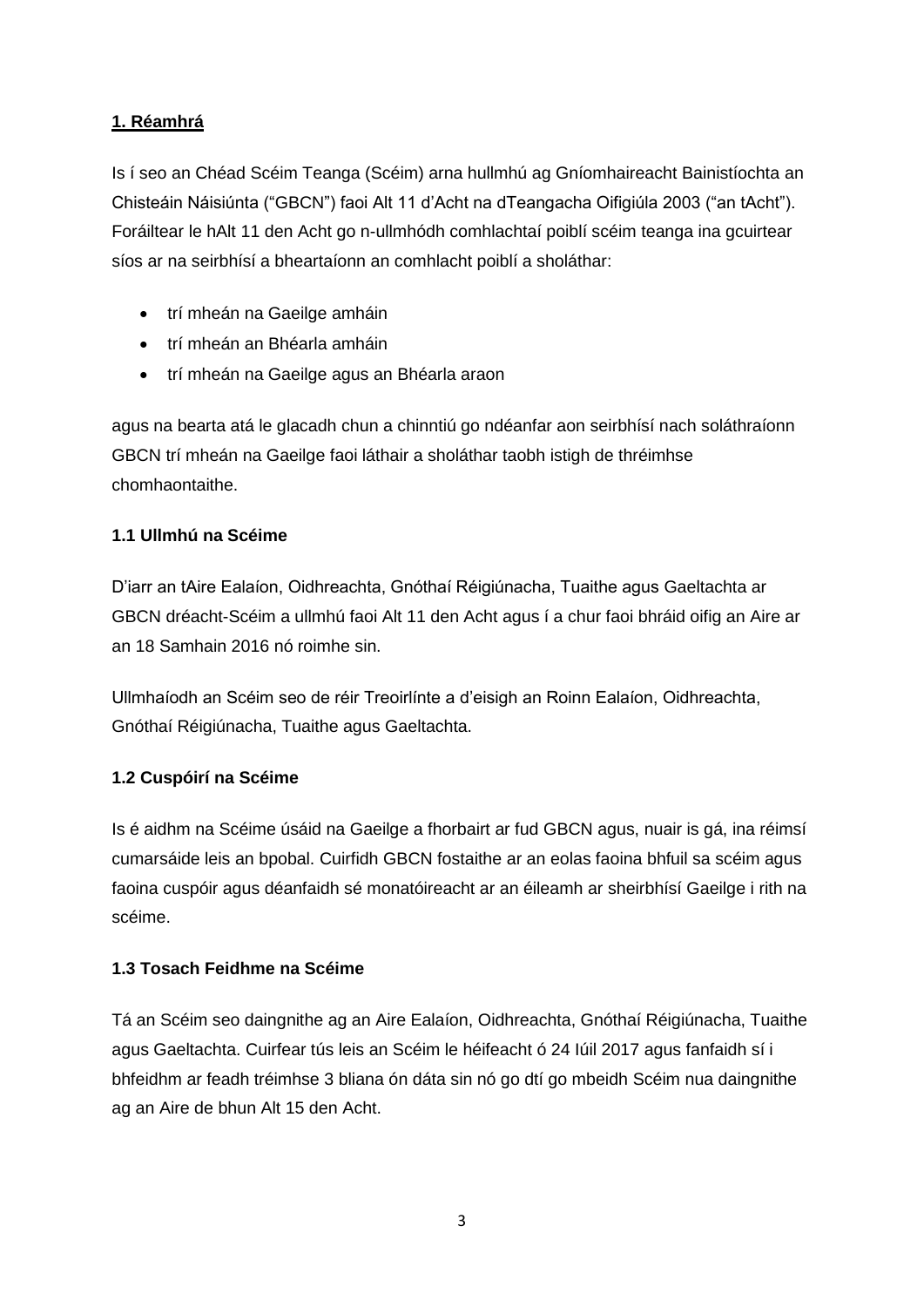## **2. Léargas Ginearálta ar GBCN**

#### **2.1 Misean agus Spriocanna**

Bunaíodh Gníomhaireacht Bainistíochta an Chisteáin Náisiúnta (GBCN) le reachtaíocht sa bhliain 1990. I mí na Nollag 2014, simplíodh a struchtúr rialachais nuair a tugadh isteach bord uileghabhálach nua ar a dtugtar an Ghníomhaireacht. Ceann de na cuspóirí atá leis an struchtúr rialachais simplithe nua ná éascaíocht a dhéanamh ar chur chuige níos comhtháite i leith sainorduithe gnó GBCN a chur i bhfeidhm. Is é an cuspóir atá ann i gcás gach ceann de shainorduithe éagsúla GBCN ná sócmhainní poiblí agus dliteanais phoiblí a bhainistiú go stuama ar bhonn tráchtála de mar a léirítear sa ráiteas misin againn:

*"Is é misean Ghníomhaireacht Bainistíochta an Chisteáin Náisiúnta ná sócmhainní poiblí agus dliteanais phoiblí a bhainistiú go stuama ar bhonn tráchtála."*

Tá Straitéis Chorparáideach 2016-2018 uileghabhálach forbartha ag GBCN chun tacú lena aonaid ghnó a sainorduithe a chomhlíonadh. Sa straitéis seo leagtar síos ceithre sprioc straitéiseacha don eagraíocht. Is é príomhsprioc GBCN ná luach fadtéarmach a chur ar fáil don Stát. Mar gheall ar na trí sprioc thacaíochta – ár gclú a choinneáil agus a fheabhsú, ár gcumais a fhorbairt mar eagraíocht oiriúnaitheach, agus ár ndaoine a chumasú lena n-acmhainn a bhaint amach – beimid in ann luach fadtéarmach a chur ar fáil agus feidhmíocht ghnó inbhuanaithe a thógáil ag an am céanna.

## **2.2 Céard a Dhéanaimid?**

Is comhlacht Stáit í Gníomhaireacht Bainistíochta an Chisteáin Náisiúnta (GBCN) a bhfuil sainchúram tráchtála air seirbhísí bainistíochta sócmhainní agus dliteanas a chur ar fáil don Rialtas. I measc na ngnóthaí atá á mbainistiú ag GBCN tá iasachtaíocht i gcomhair an Státchiste agus bainistíocht an Fhiachais Náisiúnta, an Ciste Infheistíochta Straitéisí d"Éirinn, an Ghníomhaireacht Airgeadais d"Fhorbairt Náisiúnta, NewERA (an tÚdarás um Gheilleagar Nua agus um Théarnamh) agus an Ghníomhaireacht um Éilimh ar an Stát.

#### **Maoiniú agus Bainistiú Fiachais**

Tá GBCN freagrach as iasachtaíocht thar ceann an Rialtais agus as bainistiú an Fhiachais Náisiúnta d"fhonn leachtacht don Státchiste a chinntiú agus d"fhonn an t-ualach úis a íoslaghdú sa mheántéarma.

4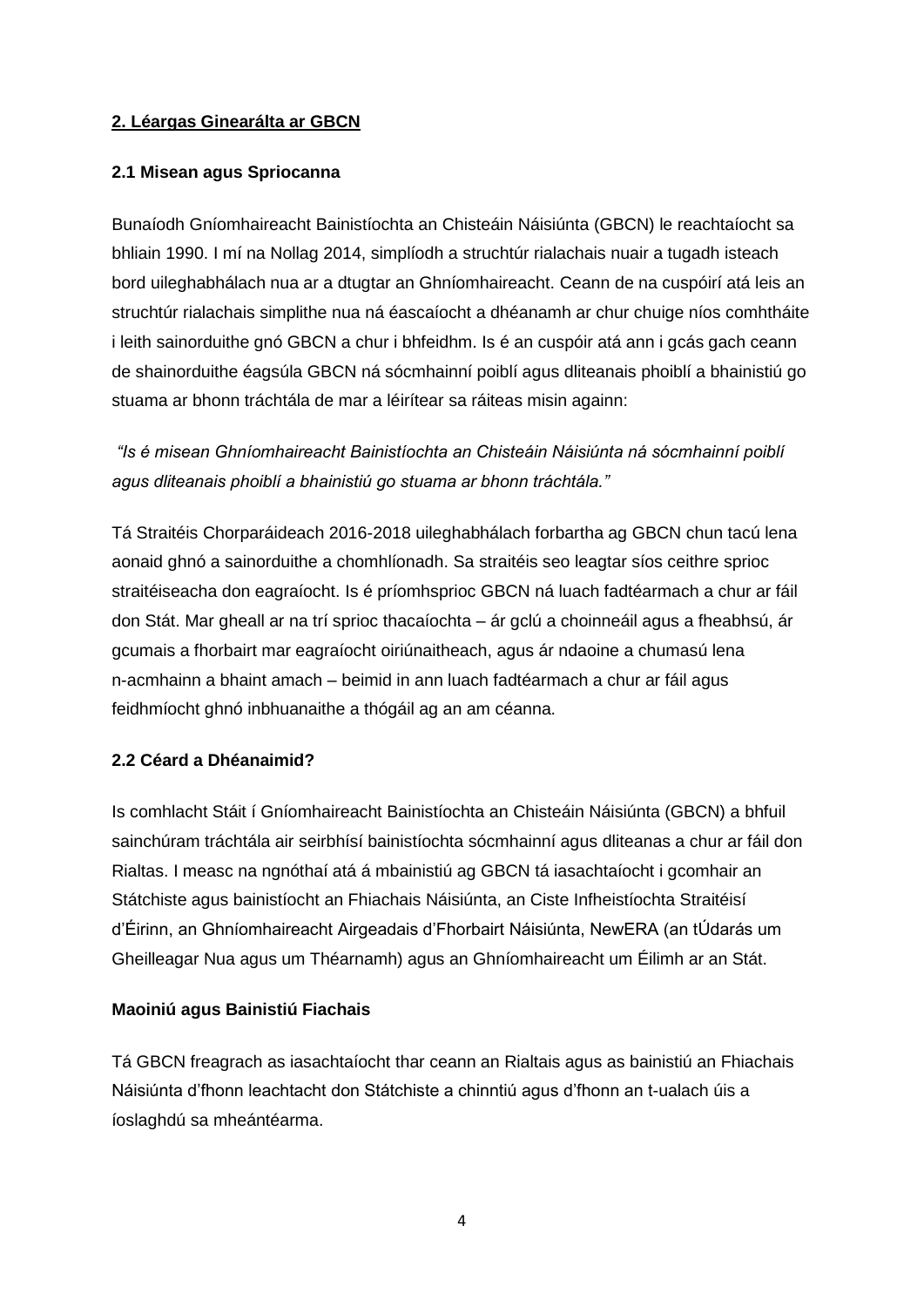## **An Ciste Infheistíochta Straitéisí d'Éirinn**

Rialaíonn agus bainistíonn GBCN an Ciste Infheistíochta Straitéisí d"Éirinn, a bunaíodh i Nollaig 2014 agus sainordú reachtúil aige infheistiú ar bhonn tráchtála ar bhealach a cheapfar chun tacú le gníomhaíocht gheilleagrach agus le fostaíocht sa Stát. Tháinig an Ciste Infheistíochta Straitéisí d"Éirinn i gcomharbacht ar an gCúlchiste Náisiúnta Pinsean.

## **An Ghníomhaireacht Airgeadais d'Fhorbairt Náisiúnta**

Agus é ag feidhmiú mar an Ghníomhaireacht Airgeadais d"Fhorbairt Náisiúnta, is é GBCN an comhairleoir reachtúil airgeadais d"údaráis Stáit maidir le gach tionscadal infheistíochta poiblí lena mbaineann luach caipitiúil níos mó ná €20m. Tá lánfhreagracht air freisin as tionscadail Comhpháirtíochta Príobháidí Poiblí a sholáthar agus a chur i gcrích in earnálacha seachas iad siúd a bhaineann le hiompar agus le húdaráis áitiúla. Chomh maith leis sin tá sé freagrach as soláthar traidisiúnta agus tógáil scoileanna faoi mar a ordaíonn an Roinn Oideachais agus Scileanna.

## **NewERA**

Agus é ag feidhmiú mar NewERA, cuireann GBCN ionad tiomnaithe um shaineolas airgeadais chorparáidigh ar fáil don Rialtas, go háirithe i ndáil le forbhreathnú tráchtála comhlachtaí Stáit áirithe. Cuireann sé seirbhísí comhairleacha airgeadais agus tráchtála ar fáil d"Airí Rialtais lena n-áirítear i ndáil le feidhmíocht airgeadais, straitéis chorparáideach, pleananna caipitil agus infheistíochta, fáltais nó diúscairtí beartaithe, athstruchtúrú agus ceapacháin bhoird. Ina theannta sin, d"fhéadfadh NewERA, i gcomhairle leis an Aire ábhartha, tograí a fhorbairt le haghaidh infheistíochta in earnálacha an fhuinnimh, an uisce, na teileachumarsáide agus na foraoiseachta chun tacú le gníomhaíocht gheilleagrach agus le fostaíocht.

## **An Ghníomhaireacht um Éilimh ar an Stát**

Agus é ag feidhmiú mar an Ghníomhaireacht um Éilimh ar an Stát, déanann GBCN bainistíocht ar éilimh maidir le díobháil phearsanta, dochar do réadmhaoin agus faillí chliniciúil a dhéantar ar údaráis Stáit áirithe, lena n-áirítear an Stát féin, Airí Rialtais, an tArd-Aighne, Feidhmeannacht na Seirbhíse Sláinte, earnáil an chúraim sláinte dheonaigh, an Garda Síochána, Seirbhís Phríosúin na hÉireann, Óglaigh na hÉireann agus scoileanna pobail agus cuimsitheacha. Chomh maith leis sin, tá cúram bainistíochta riosca air, agus tugann sé comhairle agus cuidiú d"údaráis Stáit lena neamhchosaint ar éilimh a laghdú a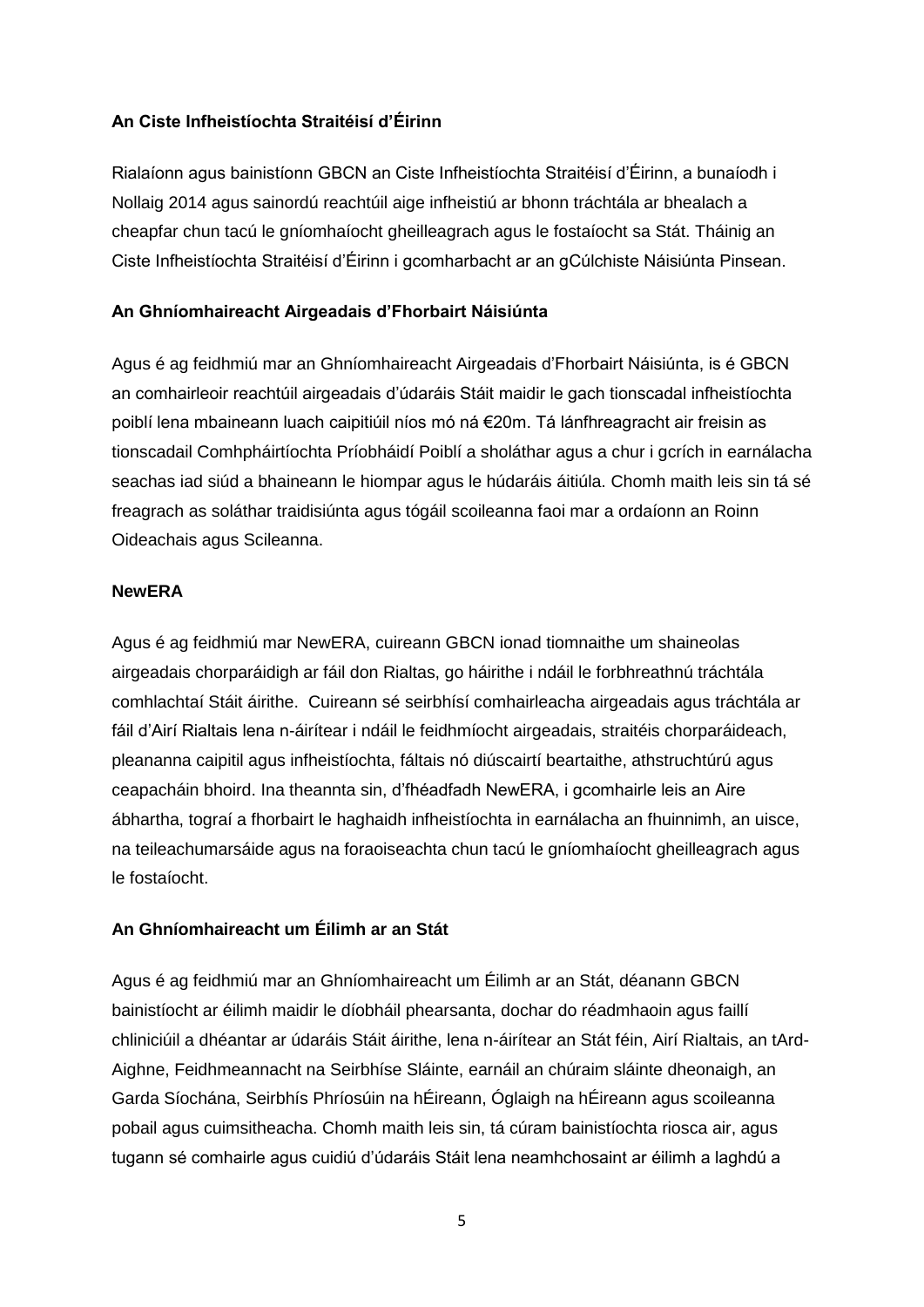mhéid is féidir. Ina theannta sin, bainistíonn sé costais tríú páirtí a thagann chun cinn de bharr Binsí Fiosrúcháin agus éilimh ar chostais dlí ó ghrúpaí ar éirigh leo ina gcás in éadan an Stáit maidir le díobháil phearsanta agus caingne eile nach mbaineann le díobháil phearsanta.

Anuas ar na feidhmeanna thuas, sannann GBCN baill foirne don Ghníomhaireacht Náisiúnta um Bainistíocht Sócmhainní agus do Chorparáid Baincéireachta Straitéisí na hÉireann agus soláthraíonn sé seirbhísí agus córais ghnó agus tacaíochta dóibh freisin.

## **2.3 Struchtúr Eagraíochta Ghníomhaireacht Bainistíochta an Chisteáin Náisiúnta**



## **2.4 Ár bPáirtithe Leasmhara**

Bímid ag plé lena lán páirtithe leasmhara éagsúla inár n-aonaid ghnó agus feidhmeanna corparáideacha ar fad. Ina measc tá:

- An tAire Airgeadais, an tAire Caiteachais Phoiblí agus Athchóirithe, Airí agus Ranna Rialtais eile, Comhlachtaí Stáit, Comhlachtaí Stáit Tráchtála agus contrapháirtithe AE;
- Institiúidí iasachtaithe, bainc cheannais agus bainc thráchtála intíre, idirnáisiúnta agus AE;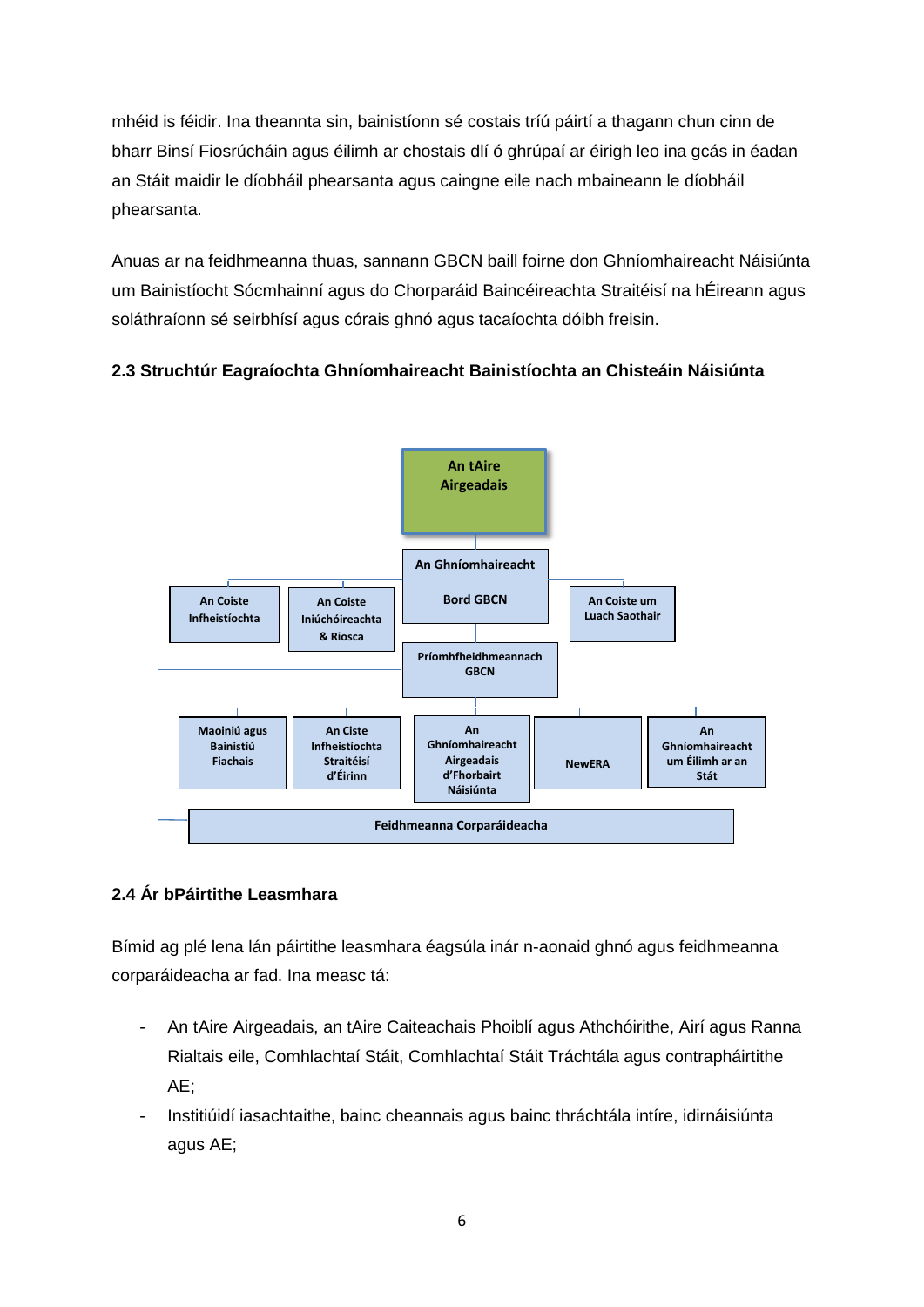- Pobail infheisteoirí intíre agus idirnáisiúnta, e.g. infheisteoirí institiúideacha, cistí infheistíochta Stáit, cistí pinsean; agus
- Pobail agus earnálacha gnó intíre agus idirnáisiúnta, e.g. fiontraithe, gnólachtaí nuathionscanta, gnóthais bheaga agus mheánmhéide agus gnólachtaí gnó.

## **3. Ullmhú na Scéime**

## **3.1 Meitheal**

Thug meitheal inmheánach, agus saineolaithe ábhair ó aonaid ghnó ábhartha ag cabhrú leo ó am go chéile, cabhair chun an Scéim seo a dhréachtú. Chuir an mheitheal seo iad féin ar an eolas faoi Acht na dTeangacha Oifigiúla 2003 agus faoi na Rialacháin ghaolmhara ó 2006 agus 2008 agus d"fhreastail siad ar sheisiúin eolais a chuir an Coimisinéir Teanga ar fáil. Is ar an Aonad Saorála Faisnéise a leagadh an fhreagracht as monatóireacht agus athbhreithniú a dhéanamh ar an Scéim.

## **3.2 Suirbhé ar an bhFoireann**

Seoladh ríomhphost chuig gach fostaí de chuid GBCN chun an tsuim atá acu sa Ghaeilge a dhéanamh amach. Seoladh ceistneoir chuig na fostaithe a thug freagra ar an ríomhphost tosaigh. Sa cheistneoir sin iarradh orthu a gcumas labhartha agus scríofa sa Ghaeilge a rátáil mar aon leis an tsuim a bheadh acu i gcúrsaí oiliúna. Tá torthaí an cheistneora sin á n-úsáid chun teacht ar fhostaithe a bheidh in ann cabhrú le haistriúchán Gaeilge agus a d"fhéadfadh a bheith ag iarraidh a scileanna Gaeilge a fhorbairt a thuilleadh.

## **3.3 Comhairliúchán**

D"fhoilsigh GBCN fógra rúin ar an suíomh gréasáin www.tuairisc.ie inar tugadh cuireadh don phobal aighneachtaí a dhéanamh i ndáil le hullmhú na Scéime. Cuireadh fógra ar inlíon GBCN freisin. Cruthaíodh seoladh ríomhphoist tiomnaithe chun glacadh le haighneachtaí nó le haon cheisteanna i ndáil leis an dréacht-Scéim. Ní raibh aon aighneacht faighte faoi dheireadh an phróisis seo.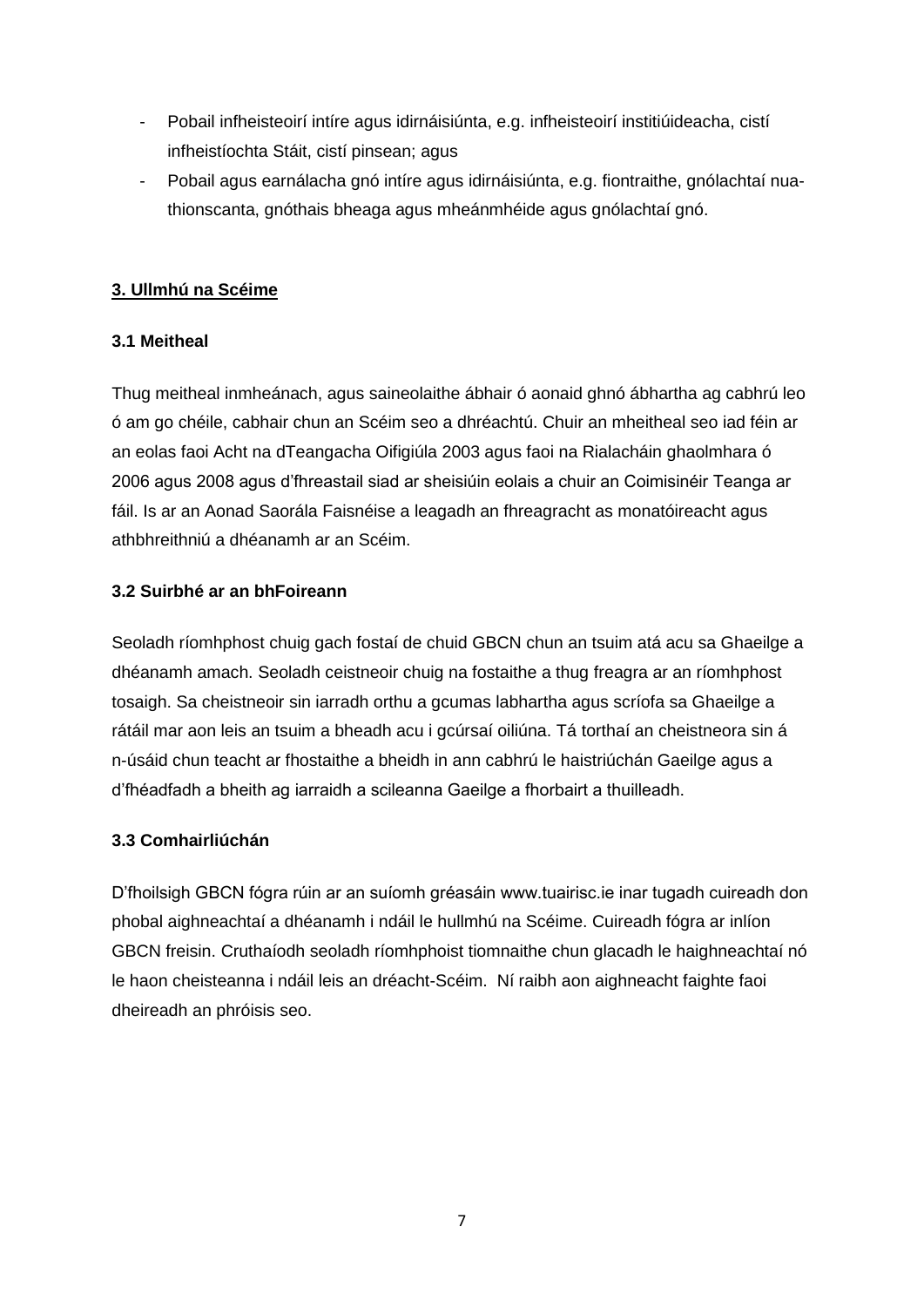## **4. Seirbhísí le Soláthar i nGaeilge, i mBéarla nó i nGaeilge agus Béarla**

Ní chuireann GBCN seirbhísí ar fáil go díreach don phobal. Tá trí fheidhm de chuid GBCN, áfach, a bhféadfadh suim a bheith ag an bpobal iontu. Is iad sin:

- **Cuntais Dhíomhaoine**: Is é GBCN bainisteoir Chiste na gCuntas Díomhaoin, a n-íoctar iarmhéideanna áirithe ar chuntais dhíomhaoine isteach ann, mar aon leis an luach ina airgead ar pholasaithe árachais saoil áirithe.
- **An Scéim um Ráthaíocht Dliteanas Incháilithe**: Tháinig an Scéim um Fhorais Chreidmheasa (Ráthaíocht Dliteanas Incháilithe) 2009, lenar foráladh do ráthaíocht dliteanas bainc áirithe, in éifeacht ar an 9 Nollaig 2009 agus cuireadh deireadh léi ar an 20 Márta 2013. Is é GBCN oibritheoir na Scéime seo.
- **Coigilteas Stáit**: Is é seo an t-ainm branda a úsáideann Gníomhaireacht Bainistíochta an Chisteáin Náisiúnta chun cur síos ar réimse na dtáirgí coigiltis Rialtais a chuireann GBCN ar fáil trína ghníomhairí, An Post agus Cuideachta na nDuaisbhannaí, do choigilteoirí pearsanta.

Déanann GBCN cumarsáid leis an bpobal i gcoitinne ar na modhanna seo:

- Foilseacháin (Tuarascálacha Bliantúla)
- **Preasráitis**
- Suíomhanna Gréasáin
- Na Meáin Shóisialta
- Seisiúin Eolais don Phreas
- Agallaimh leis na Meáin

## **4.1 Seirbhísí a sholáthraítear i nGaeilge cheana féin**

Is é an Béarla teanga oibre GBCN. Cuireann GBCN eolas ar fáil i nGaeilge, áfach, de réir a oibleagáidí faoi Acht na dTeangacha Oifigiúla 2003. Ina theannta sin, tá eolas áirithe a bhaineann le táirgí Coigiltis Stáit ar fáil i nGaeilge. Tá tuilleadh eolais ina thaobh seo leagtha amach thíos:

De réir oibleagáidí in alt 9 den Acht:

- is i nGaeilge agus i mBéarla atá stáiseanóireacht oifigiúil
- $\triangleright$  tugtar freagra i nGaeilge ar chomhfhreagras a fhaightear i nGaeilge
- is i nGaeilge agus i mBéarla atá comharthaí in áiteanna poiblí

De réir oibleagáidí in alt 10 den Acht: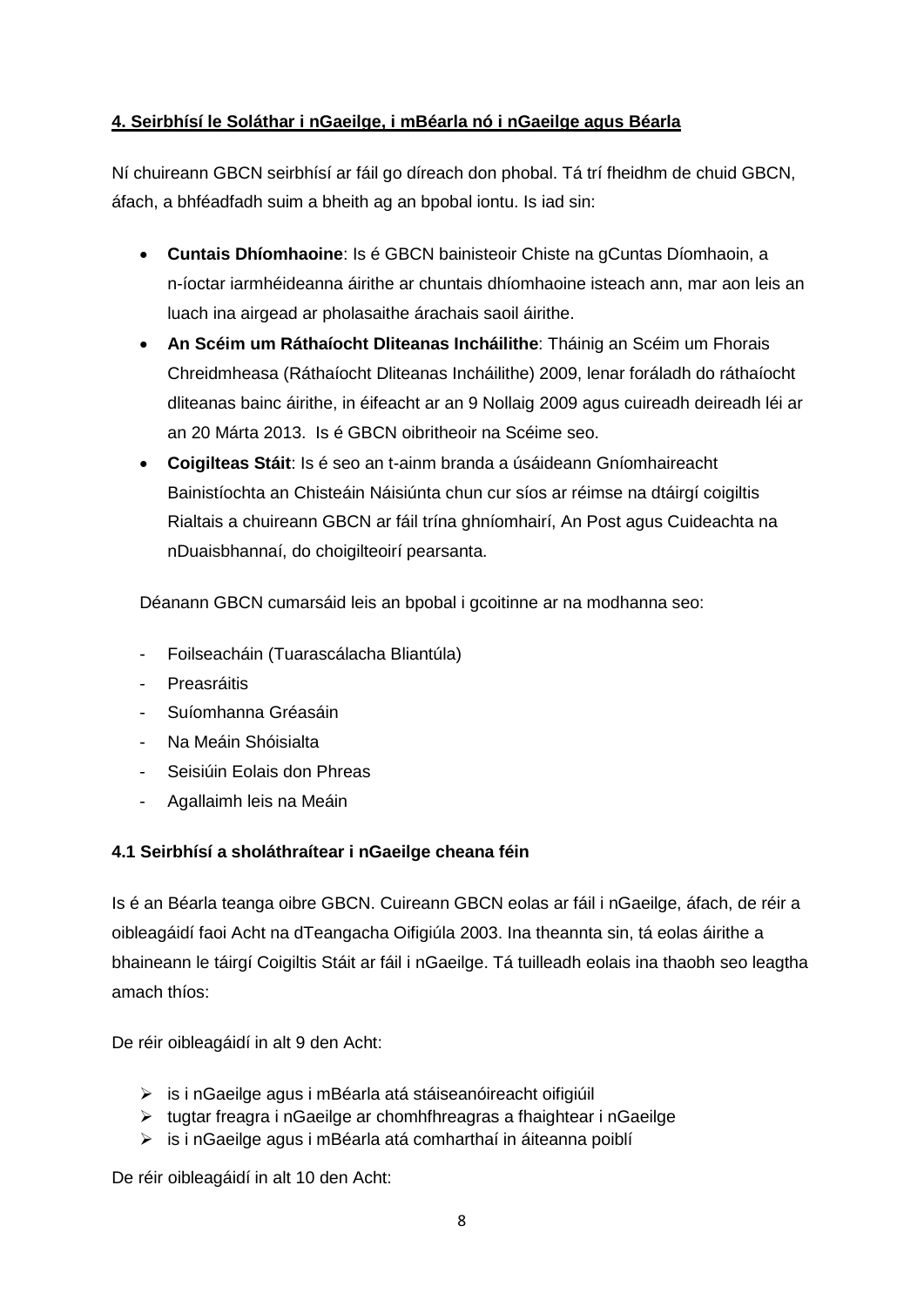- foilsítear an Straitéis Chorparáideach i nGaeilge agus i mBéarla
- foilsítear Tuarascáil Bhliantúil GBCN i nGaeilge agus i mBéarla
- foilsítear Tuarascáil Bhliantúil an Chiste Carbóin i nGaeilge agus i mBéarla

I leith Coigilteas Stáit, tá cuid nach beag de na doiciméid a bhaineann leis na táirgí, lena n-áirítear téarmaí agus coinníollacha agus bróisiúir na dtáirgí, ar fáil i nGaeilge ar an suíomh gréasáin Coigiltis Stáit. Mar a luadh cheana féin, feidhmíonn An Post mar ghníomhaire thar ceann GBCN i leith Coigilteas Stáit agus tá an gealltanas seo a leanas déanta ag An Post ó thaobh feabhas a chur ar na seirbhísí a chuireann sé ar fáil do chustaiméirí Coigiltis Stáit thar shaolré a Scéime Teanga, a ritheann ó 2015 go 2018:

"Cuirfear gach foirm chaighdeánach atá ar fáil i mBéarla ar fáil i bhfoirm dhigiteach ar an idirlíon i nGaeilge le linn shaolré na Scéime mar seo a leanas: 40% faoi dheireadh na Chéad Bhliana, 60% faoi dheireadh an Dara Bliain, 100% faoi dheireadh an Tríú Bliain."

#### **4.2 Seirbhísí atá ar fáil i mBéarla amháin**

Tá roinnt doiciméad nach mbeidh ar fáil ach i mBéarla.

Áirítear orthu sin cáipéisí speisialtóra nó teicniúla de chuid GBCN. Ina theannta sin cuirfear óráidí nó ráitis ar fáil sa teanga ina dtugtar iad.

## **4.3 Feabhsú Seirbhísí atá le soláthar go dátheangach faoi Scéim GBCN**

Is é cuspóir an Achta ná cinnte a dhéanamh de go mbeidh fáil níos fearr ar sheirbhísí poiblí trí Ghaeilge agus go mbeidh siad ar chaighdeán níos airde. Tá sé d"aidhm ag GBCN infheictheacht agus úsáid na Gaeilge a mhéadú i ngach aonad gnó sna trí bliana atá romhainn amach. Chun na críche seo, tá GBCN meáite ar na garspriocanna seo a leanas a bhaint amach le linn a chéad Scéime Teanga:

## **4.3.1 An Chéad Phointe Teagmhála**

 $\triangleright$  Is é ionad fáiltithe GBCN an chéad phointe teagmhála leis an bpobal. Tá fáil ag fostaithe atá ag obair san ionad fáiltithe ar liosta fostaithe, atá lonnaithe san Aonad Saorála Faisnéise, atá ar fáil chun labhairt leis an bpobal i nGaeilge. Sa chás nach bhfuil na fostaithe seo ar fáil, tá teachtaireacht ghutha "imithe ón oifig" ar líne ghutháin an Aonaid Saorála Faisnéise. Is féidir leis an bpobal teachtaireacht a fhágáil ar an líne seo ina rogha teanga.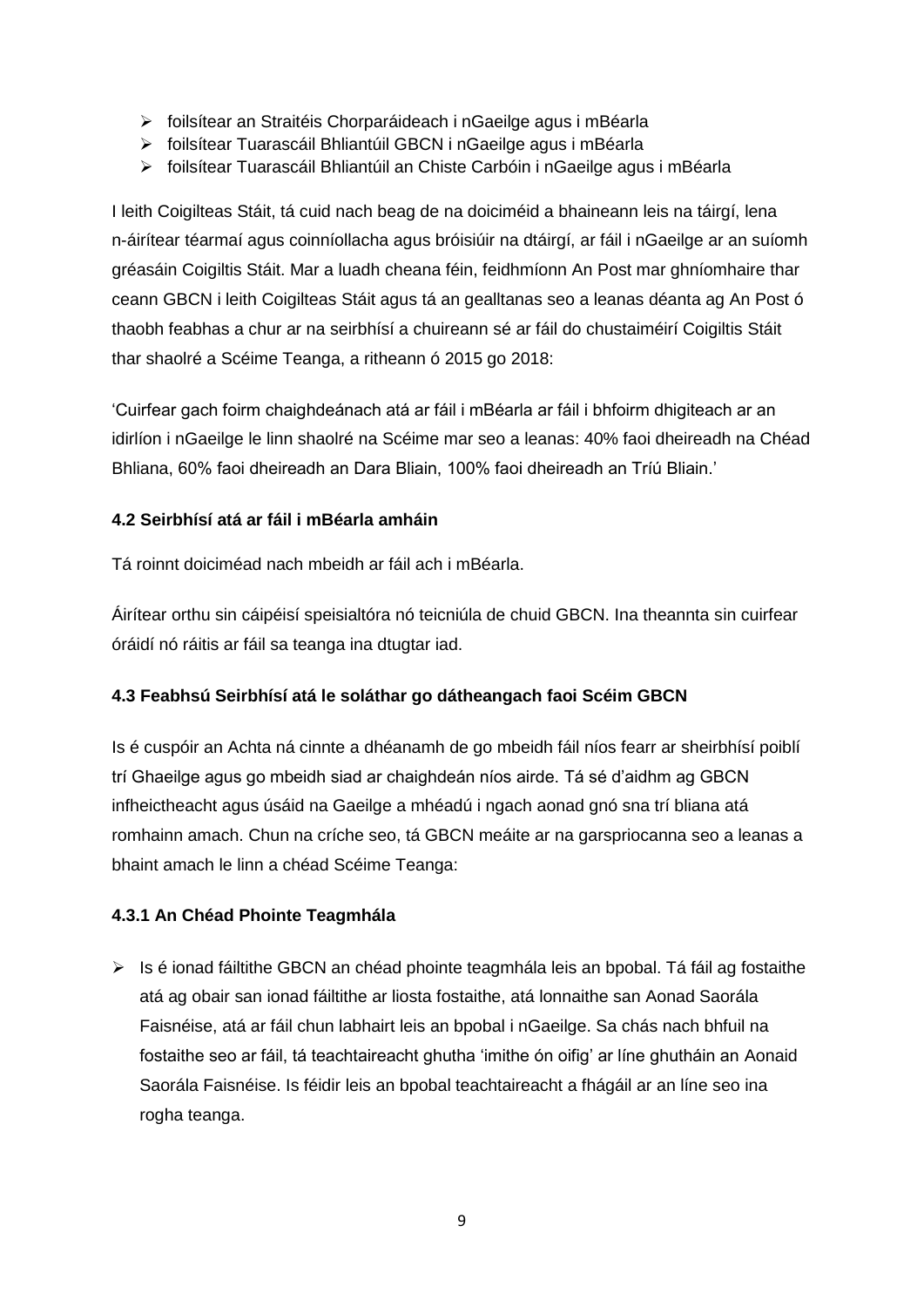Cuirfear oiliúint ar fáil d"fhoireann an ionaid fáiltithe ionas go mbeidh siad in ann agus go dtabharfaidh siad beannú do dhaoine i nGaeilge faoi dheireadh bhliain a haon den Scéim.

## **4.3.2 Doiciméid agus Foilseacháin**

- Foilseofar 10% de phreasráitis i nGaeilge chomh maith le Béarla. Déanfar gach iarracht iad seo a fhoilsiú go comhuaineach faoi dheireadh an dara bliain den scéim, ach beidh cúinsí ar leith ann áfach a chuirfidh bac air sin.
- Beidh Straitéis Infheistíochta an Chiste Infheistíochta Straitéisí d"Éirinn, atá foilsithe i mBéarla, ar fáil i nGaeilge ó GBCN ach í a iarraidh, agus/nó beifear in ann teacht uirthi i nGaeilge ar shuíomh gréasáin GBCN i mbliain a haon den Scéim.
- Beidh Ríomhiris na Gníomhaireachta um Éilimh ar an Stát, a fhoilsítear i mBéarla, ar fáil i nGaeilge ó GBCN ach í a iarraidh, agus/nó beifear in ann teacht uirthi i nGaeilge ar shuíomh gréasáin GBCN faoi dheireadh bhliain a dó den Scéim.

## **4.3.3 Cumarsáid Inmheánach**

- $\triangleright$  Cuirfear cúrsaí oiliúna sa Ghaeilge, a bheidh ag tosú in 2017, ar fáil d'fhostaithe.
- Déanfar uasdátú ar an gcúrsa ionduchtúcháin d"fhostaithe i mbliain a haon den Scéim le go gcuimseoidh sé mír ar Scéim Teanga GBCN agus a chuid oibleagáidí eile faoin Acht.
- Cuirfear an Ghaeilge chun cinn go ginearálta san ionad oibre gach bliain trí ghníomhaíochtaí sóisialta agus eile, cuir i gcás páirt a ghlacadh i Seachtain na Gaeilge agus maidin chaife faoi dhó sa bhliain, ag tosú in 2017.

## **4.3.4 Suíomhanna Gréasáin**

## **Suíomh Gréasáin Corparáideach GBCN [\(www.ntma.ie\)](http://www.ntma.ie/)**

Faoi dheireadh bhliain a dó den Scéim, beidh an t-ábhar ar na leathanaigh seo a leanas ar fáil i nGaeilge agus i mBéarla (gan naisc, ceisteanna coitianta (FAQ) agus/nó doiciméid PDF san áireamh):

- Leathanach baile GBCN [\(http://www.ntma.ie/\)](http://www.ntma.ie/)
- Leathanach Chiste na gCuntas Díomhaoin [\(http://www.ntma.ie/business](http://www.ntma.ie/business-areas/funding-and-debt-management/dormant-accounts/)[areas/funding-and-debt-management/dormant-accounts/\)](http://www.ntma.ie/business-areas/funding-and-debt-management/dormant-accounts/)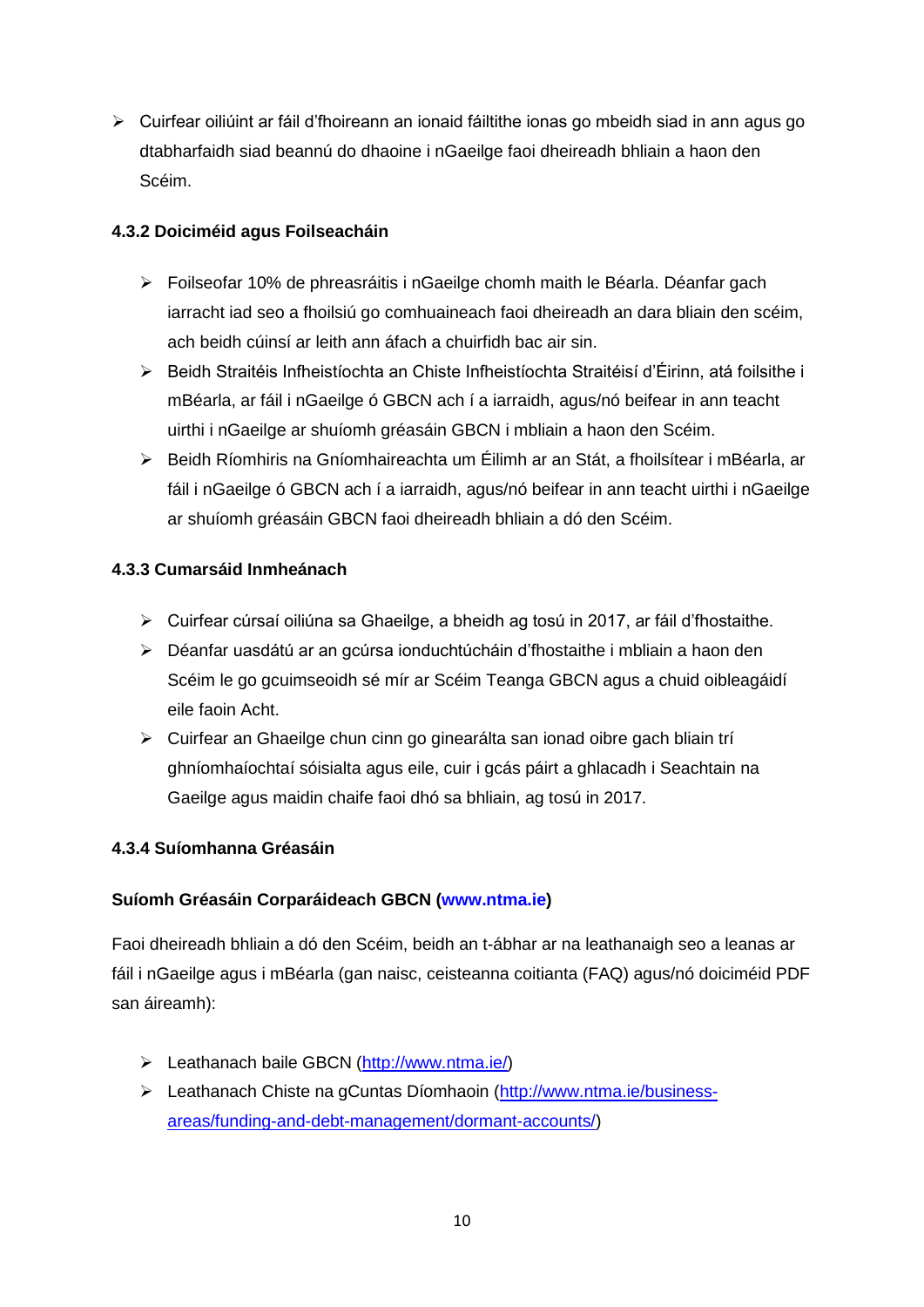- Leathanach na Scéime um Ráthaíocht Dliteanas Incháilithe [\(http://www.ntma.ie/business-areas/funding-and-debt-management/eligible-liabilities](http://www.ntma.ie/business-areas/funding-and-debt-management/eligible-liabilities-guarantee-scheme/)[guarantee-scheme/\)](http://www.ntma.ie/business-areas/funding-and-debt-management/eligible-liabilities-guarantee-scheme/)
- An leathanach teagmhála [\(http://www.ntma.ie/contact-us/\)](http://www.ntma.ie/contact-us/)
- An leathanach faoi Shaoráil Faisnéise [\(http://www.ntma.ie/information](http://www.ntma.ie/information-pages/freedom-of-information/)[pages/freedom-of-information/\)](http://www.ntma.ie/information-pages/freedom-of-information/)
- An leathanach faoi Chosaint Sonraí [\(http://www.ntma.ie/information-pages/data](http://www.ntma.ie/information-pages/data-protection/)[protection/\)](http://www.ntma.ie/information-pages/data-protection/)

## **An Suíomh Gréasáin um Choigilteas Stáit** [\(www.statesavings.ie\)](file:///C:/Users/YeatesO/AppData/Local/Microsoft/Windows/Temporary%20Internet%20Files/Content.Outlook/EGDZYRD7/www.statesavings.ie)

Déanfaidh An Post cúram den ábhar Gaeilge ar an suíomh gréasáin um Choigilteas Stáit de réir na bhfeabhsuithe atá molta ina Scéim Teanga. Ina theannta sin, rachaidh GBCN i gcomhairle leis An Post i leith na chéad Scéime Teanga eile de chuid An Post agus é mar aidhm aige go bhfeabhsófar a thuilleadh na seirbhísí a chuirtear ar fáil do chustaiméirí Coigiltis Stáit i nGaeilge.

## **4.3.5 Ríomhphost**

- Cruthófar seoladh ríomhphoist eolas@ntma.ie i mbliain a haon den Scéim le go mbeidh an pobal i gcoitinne in ann ceisteanna a chur trí mheán na Gaeilge. Fógrófar an seoladh ríomhphoist seo ar shuíomh gréasáin GBCN agus tabharfaidh foireann an ionaid fáiltithe an seoladh ríomhphoist do dhaoine den phobal a iarrann é.
- Beidh an séanadh ar gach ríomhphost a théann amach dátheangach faoi dheireadh bhliain a haon den Scéim.

## **4.4 Logainmneacha Oifigiúla Limistéar Gaeltachta**

 Úsáidfidh GBCN logainmneacha oifigiúla limistéar Gaeltachta chun críche gnó oifigiúil.

## **4.5 Cumas Teanga a Fheabhsú**

Tá roinnt fostaithe tar éis a chur in iúl gur mhaith leo cur lena gcuid Gaeilge le go mbeidh siad in ann ceisteanna ón bpobal a fhreagairt i nGaeilge. Tá socruithe á ndéanamh chun deis a thabhairt do na fostaithe sin freastal ar chúrsaí Gaeilge ag leibhéil éagsúla. Tá cúrsa ardleibhéil déanta ag roinnt fostaithe cheana féin. Le go mbeidh níos mó eolais ag